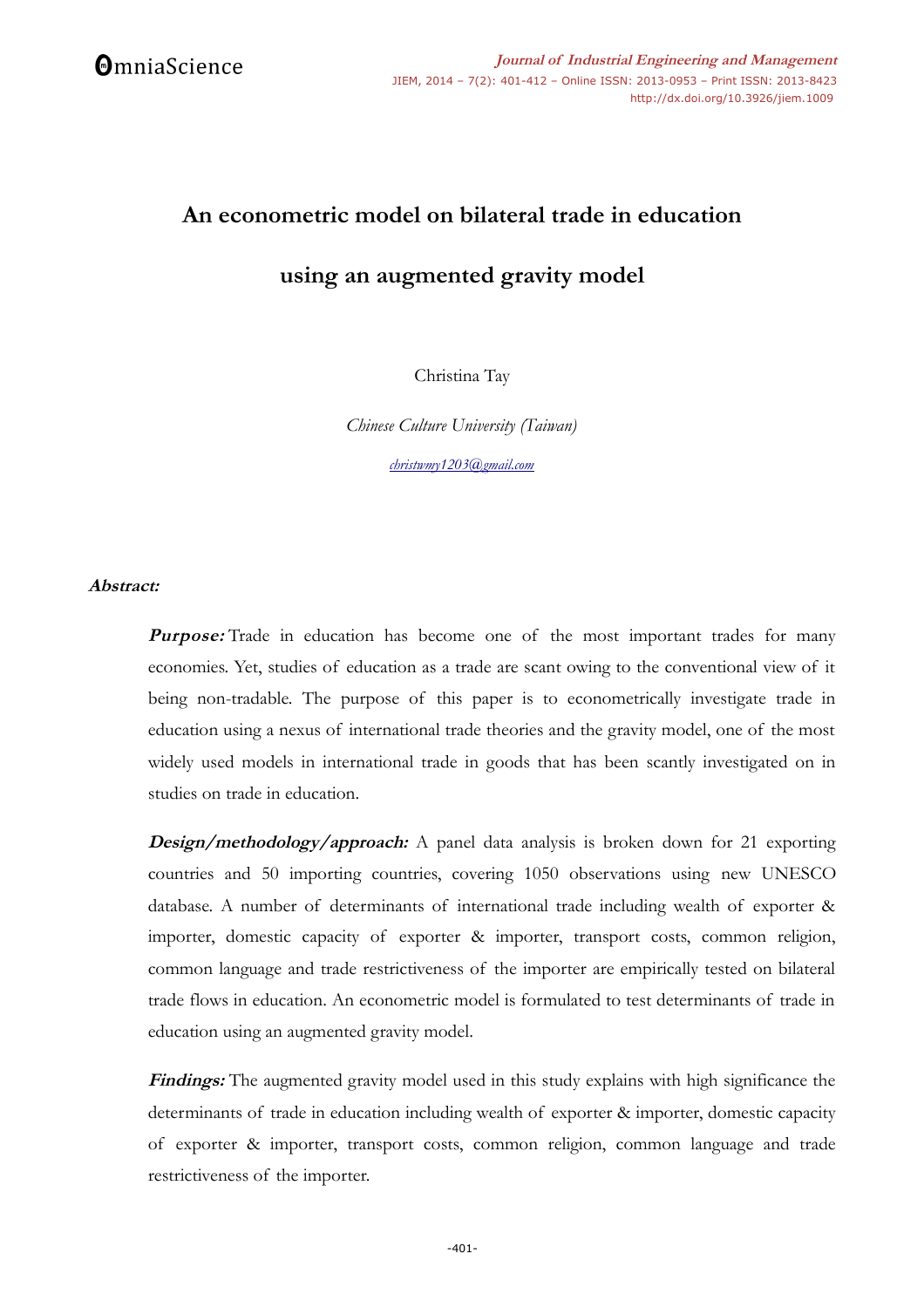**Research limitations/implications:** Taking a macroscopic view of education as a trade may give us a myopic view of the elements important to determine what students or parents of students as well as institutions are concerned with. Nevertheless, the nexus of international trade theories and the gravity model used in this study that are largely and traditionally used on trade in goods and services, but scantly used in trade in education have been found to be highly significant and relevant in trade in education. Future studies on macro-level of analysis involving trade in education could include other determinants of trade in education or trade in goods/services to test for their relevance and significance in this area of study.

**Practical implications:** This paper aims to contribute to existing literature on trade in services and trade in education by borrowing some of the same assumptions on market structures usually made for services and international trade to show that the international trade theories can help explain the pattern of trade in education. The econometric model formulated enables governments to design policies that could facilitate, direct and promote the development and growth of education as a trade. It could also assist institutions to adjust and choose more efficient methods of structuring their policies and formulating their marketing strategies, targeted towards different country segments.

**Social implications:** With the share of education services in world trade increasing, it becomes even more important to be able to accurately model trade in education services. Thus, my introduction of the augmented gravity model on trade in education provides new and interesting avenues for further macro research of trade in education on an international platform.

**Originality/value:** I borrow the same assumptions on market structures usually made for services to show that international trade theories can help explain the pattern of trade in education. This paper proposes an effective econometric model using the gravity equation to help governments as well as institutions evaluate the importance of the various determinants of trade in education.

**Keywords:** trade in services, international trade, trade in education, gravity model, trade restrictiveness, Generally Accepted Trade in Services(GATS), consumption abroad

# **1. Introduction**

The importance of services industry seems to be acknowledged well. Nevertheless, compared to manufacturing, the service sector has received less attention and considered as relatively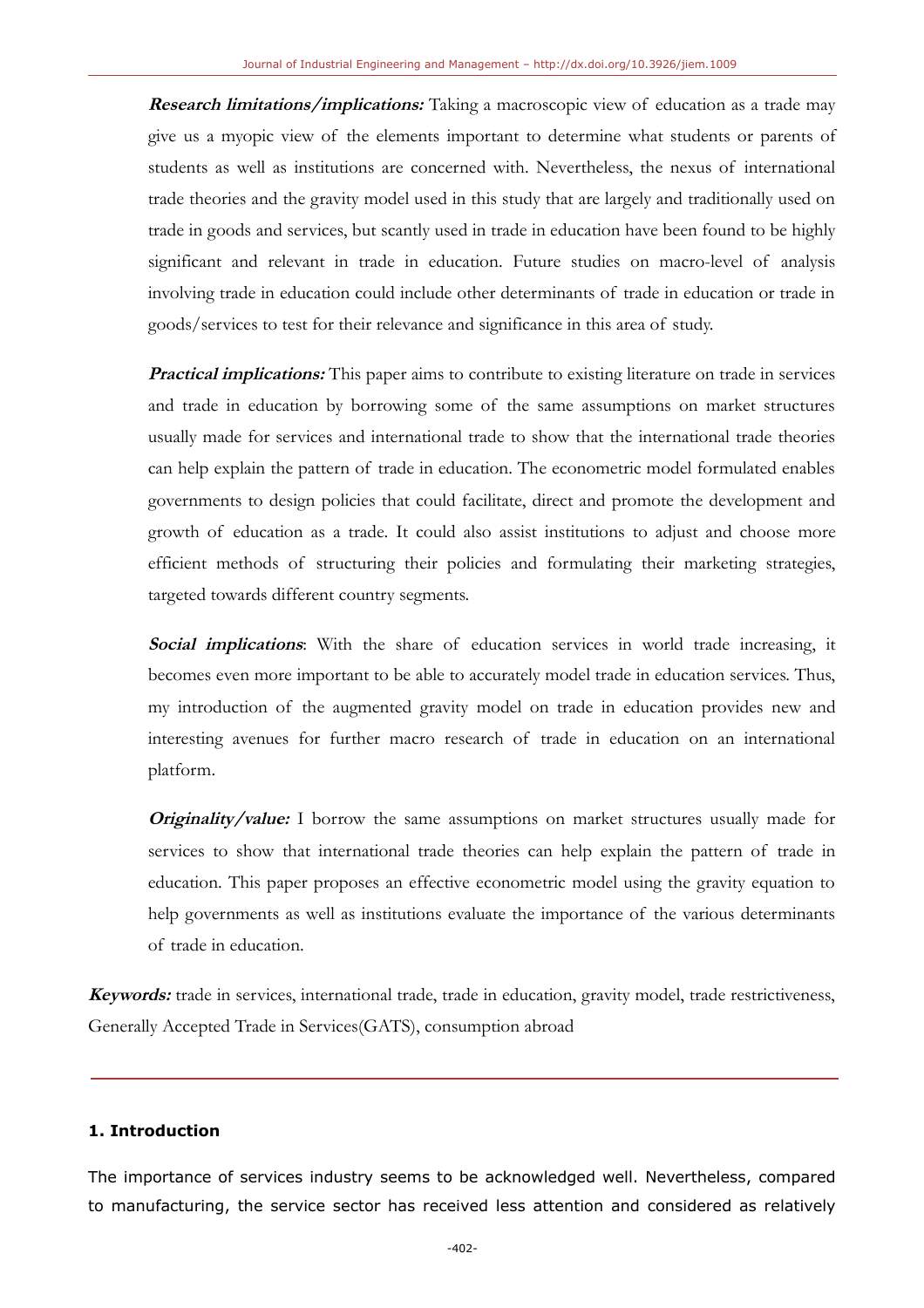immature (Suhaiza, Mohd & Kavigtha, 2011). Trade in education has become one of the single largest services sector in terms of shares in Gross Domestic Product(GDP)and employment for many economies. Trade in education also provides the bulk of employment and income in many countries and serves as a vital input for producing other goods and services. For developed nations like New Zealand, Australia, the United Kingdom, the United States and Canada, education exports contribute up to 1.13%, 1.06%, 0.4%, 0.5%, 0.25% of their GDPs, respectively (Crawford, 2009;Boag, 2011; Douglass, Edelstein & Hoaraeu, 2011).

However, there is a lack of study on education as a trade owing the conventional view of it being non-tradable and an intangible service. Much research has been conducted on international trade in services than on trade in education despite the latter's strong importance in many economies and the burgeoning importance of trade in services. There is a handful literature that investigates using the gravity model on education, in general or at a unit-level of analysis, but not on trade in education at a macro level. Most are predominantly confined to choice of an education institution, regional demand, choice of university site, or relationship between education and multinational affiliates, and do not address determinants of international trade in education exports at a worldwide-level of analysis (Leppel, 1993;Sá, Florax & Rietveld, 2003; Sá, Florax & Rietveld, 2004, 2006; Shatz, 2003; Giuseppe & Gennaro, 2008).

The purpose of this paper is to econometrically investigate trade in education using the gravity model, one of the most widely used models in international trade in goods that has been scantly investigated on in studies on trade in education. Thus, I aim to contribute to existing literature on trade in services and trade in education in several ways. First, I borrow the same assumptions on market structures usually made for services to show that international trade theories can help explain the pattern of trade in education. As far as I know, there have been no direct attempts to use the gravity framework to estimate bilateral trade in education at a worldwide level of analysis. Second, the nexus of international trade theories and the gravity model on trade in education is explored for the first time. Third, the relevance of traditional measures of bilateral trade such as population, GDP, distance, common borders & language and trade restrictiveness are tested. This paper proceeds as follows: Section 2 reviews literature on the gravity model; section 3 presents my econometric model, discusses data &measurement issues, section 4 presents the results, and finally, section 5 concludes.

## **2. Literature Review**

The traditional gravity model drew an analogy with Newton's law of Gravitation.  $X_{ii}$  is the predicted movement of goods or labor between I and j. A mass of goods or labor or other factors of production supplied at origin *i*,Yi is attracted to a mass of demand for goods or labor at destination  $j$ ,  $E_i$  and inversely related to the square of their distance between them,  $D_{ii}$ .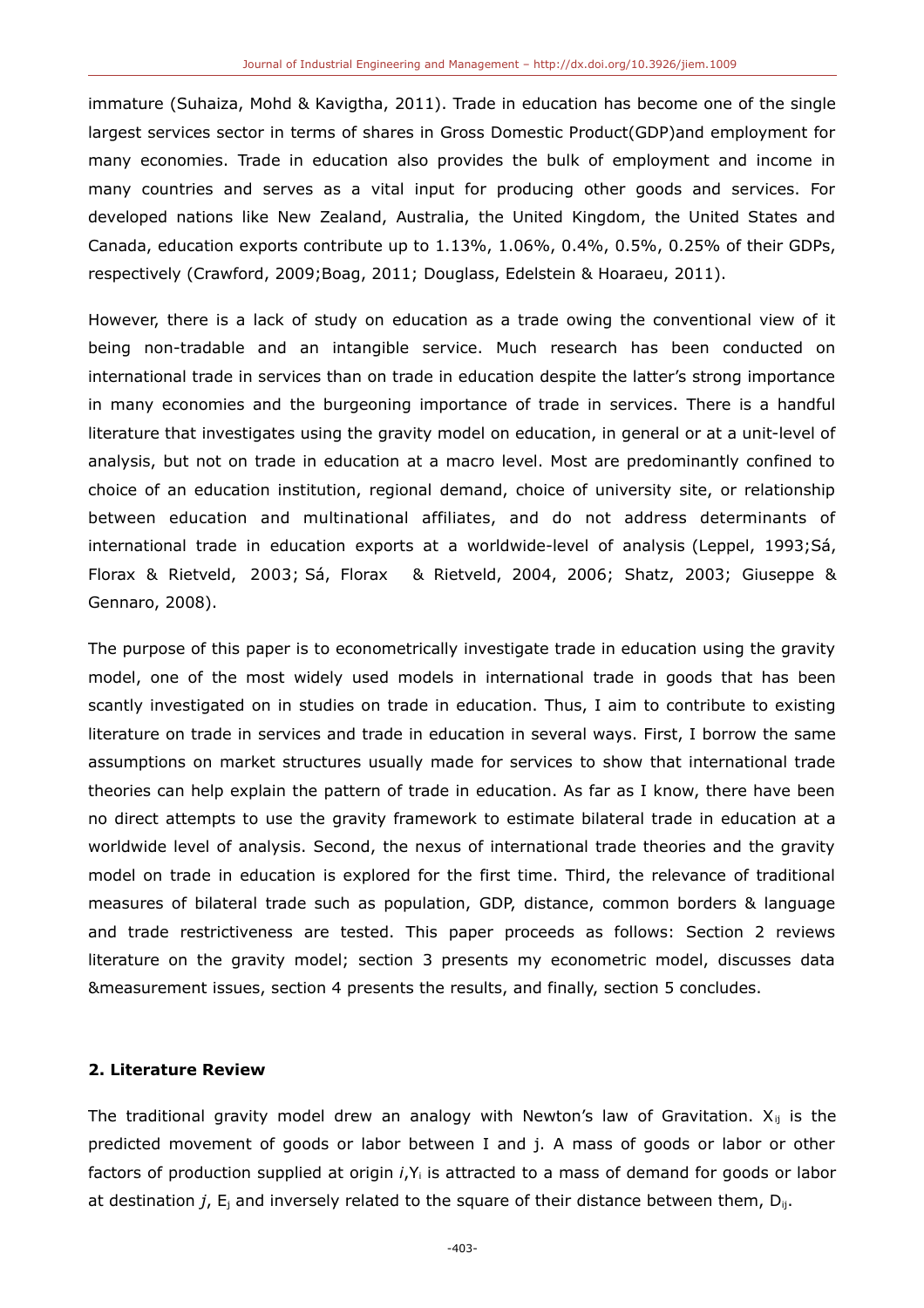## Tij = YiEj/D<sup>2</sup>ij

Originally applied to international trade, Tinbergen (1962) was the first to apply the standard gravity equation to predict bilateral trade flows between any two countries as a function of their size and distance between them. Economic size is measured as Gross Domestic Product, and distance is typically measured as the distance between countries' capital cities. The gravity model has also been widely applied in international trade studies and successfully applied to flows of varying types such as migration, foreign direct investment, and more specifically to international trade flows (Zarzoso & Felicitas, 2003). The model specification has also been augmented through the addition of other variables that are thought to impact on trade flows including common language and common religion.

A handful of existing literature applies the gravity model to education. Leppel (1993) is the first to attempt to estimate the gravity model using logit analysis on college enrollment decision. The data employed in this study are based on a set of students who had been accepted at a particular university to determine the factors influencing a student's decision to enroll at that school. A gravity model using logit analysis is performed to determine what factors influence a student's final decision to enroll or not to enroll at that institution.

In an extension of this approach, Sá et al. (2004) investigates the determinants of university entrance for Dutch high school graduates. The gravity model is modified paying particular attention to the attractiveness of the university, both in terms of its accessibility and the educational quality of its programs. The main finding is that the behavior of prospective students is governed by a distance deterrent effect and a downward rent effect, but a positive impact results from regional/urban amenities rather than from the educational quality of the university programs. Sá et al. (2004) apply the gravity model to investigate determinants of regional demand for higher education in the Netherlands emphasizing the relevance of socioeconomic factors, but leave spatial dimensions of the prospective students' university choices largely unexplored.

Sá et al. (2006) then extended the gravity model to identify pivotal factors behind individual decision making in the transition from high school to post-secondary education in the Netherlands and apply a multinomial logit framework to individual data to analyze the impact of geographical accessibility of the higher education system and allow the individual observations to be correlated within schools, in effect accounting for localized social interactions. The main findings show that geographical proximity significantly increases the probability of high school leavers continuing their education at a university or professional college.

Shatz (2004) investigates the relationship between education and the location of U.S. multinational affiliates using a gravity equation framework. Using a gravity equation framework, the analysis introduces a methodological innovation by including numerous

-404-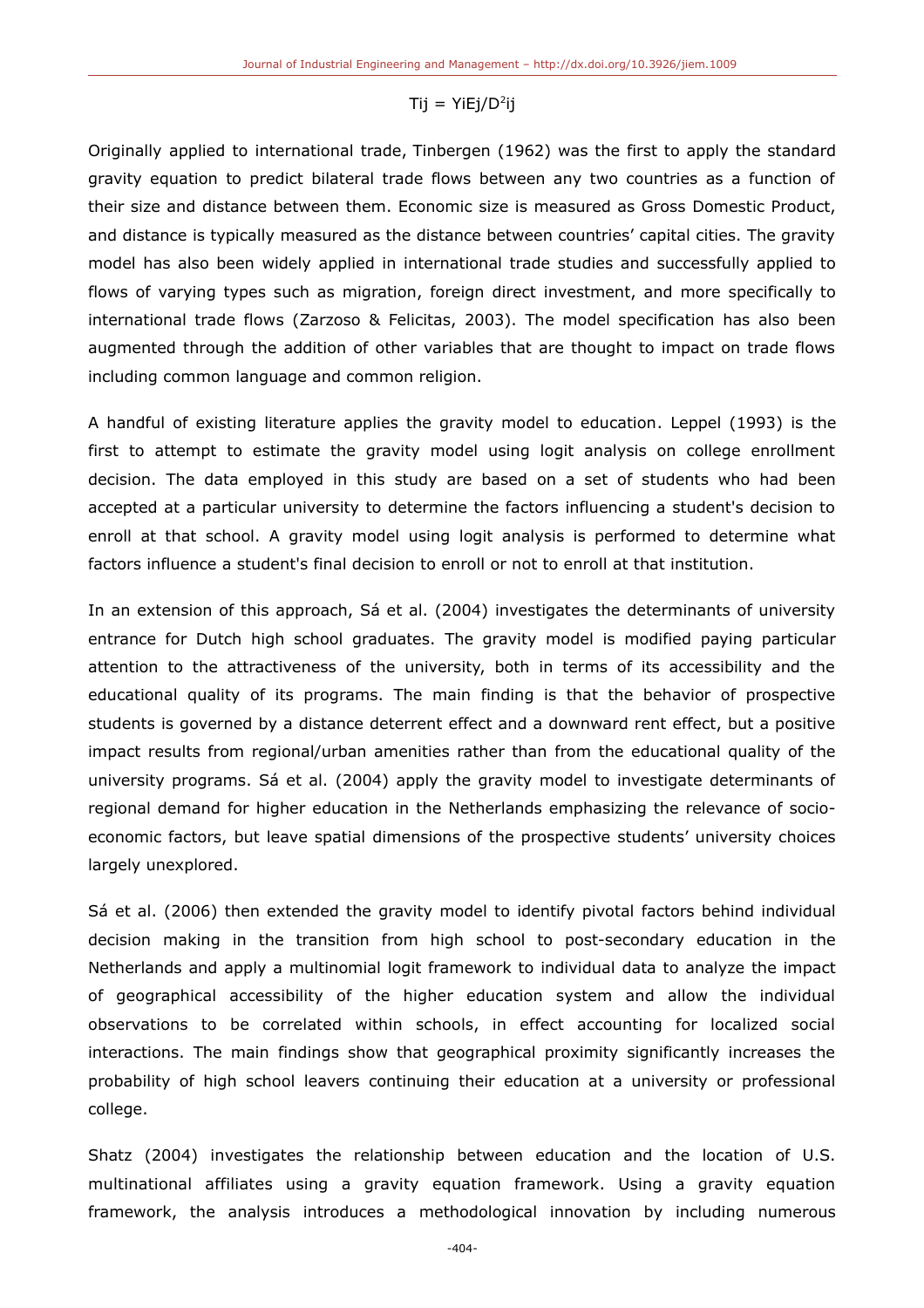economies that receive no investment. The expanded data set reveals that about two-thirds of the variation in multinational location can be explained by the standard gravity variables of host country size, transport costs, distance from the investing country, and host country remoteness. Giuseppe and Gennaro (2008) adapted Newton's law of gravitation to an economic case using the gravity model to describe the behavior of potential students in the choice of a university site and comparing the results with the actual data. The results provided by the model have been compared with the actual data and show that the gravity model can describe the behavior of potential students with good approximation.

A review of existing literature shows that most studies apply the gravity to education, in general or at a unit-level of analysis, including choice of an education institution, regional demand, choice of university site, or relationship between education and multinational affiliates (Leppel, 1993; Sá et al., 2003; Sá et al., 2004, 2006; Shatz, 2003; Giuseppe & Gennaro, 2008). To my knowledge, no existing study has attempted to apply the gravity education to trade in education, and at a worldwide-level of analysis.

### **3. The Econometric Specification**

One may claim that a different gravity equation framework is needed for trade in education recognizing that there may be some characteristics that distinguish between trade in education and trade in goods or services. I find no reason to provide a separate equation for trade in services with that in trade in education, which theoretically, is also a form of trade in services. The gravity equation should, in theory, be as appealing for trade in education since many factors including both trade impediments(distance, trade restrictions) and preference factors(common religion, common language, land border, English language, etc. ) carry very similar service characteristics.

Hence, the standard gravity equation is augmented to include determinants that are posited to impact and able to project bilateral trade in education. In order to estimate the equation, a dependent variable, *lnY<sub>eit</sub>*, in log form, is used to represent the trade in education from an exporting country, *e* to an importing country, *i*. Thus, the augmented gravity equation takes the following form:

$$
\textit{InY}_{eit} = \text{A} + \beta 1 \textit{InG}_{et} + \beta 2 \textit{InG}_{it} + \beta 3 \textit{InP}_{et} + \beta 4 \textit{InP}_{it} - \beta 5 \textit{InD}_{ei} + \beta 6 R_{ei} + \beta 7 L_{ei} + \beta 8 \textit{InF}_{e} - \beta 9 \textit{InF}_{i} + \gamma_{e} + \gamma_{i} + \gamma_{t} + u_{eit}
$$

The three-dimension panel structure of the data implies the export country  $(\gamma_e)$ , import partner(γi) and time-specific effects (γt) and is a random disturbance (u<sub>eit</sub>). I use international flows of mobile students at the tertiary level as a proxy for bilateral trade in education. This data is obtained from the United Nations Educational, Scientific and Cultural Organization (UNESCO). My estimations concern 21 exporters and 50 importers for the year 2010 covering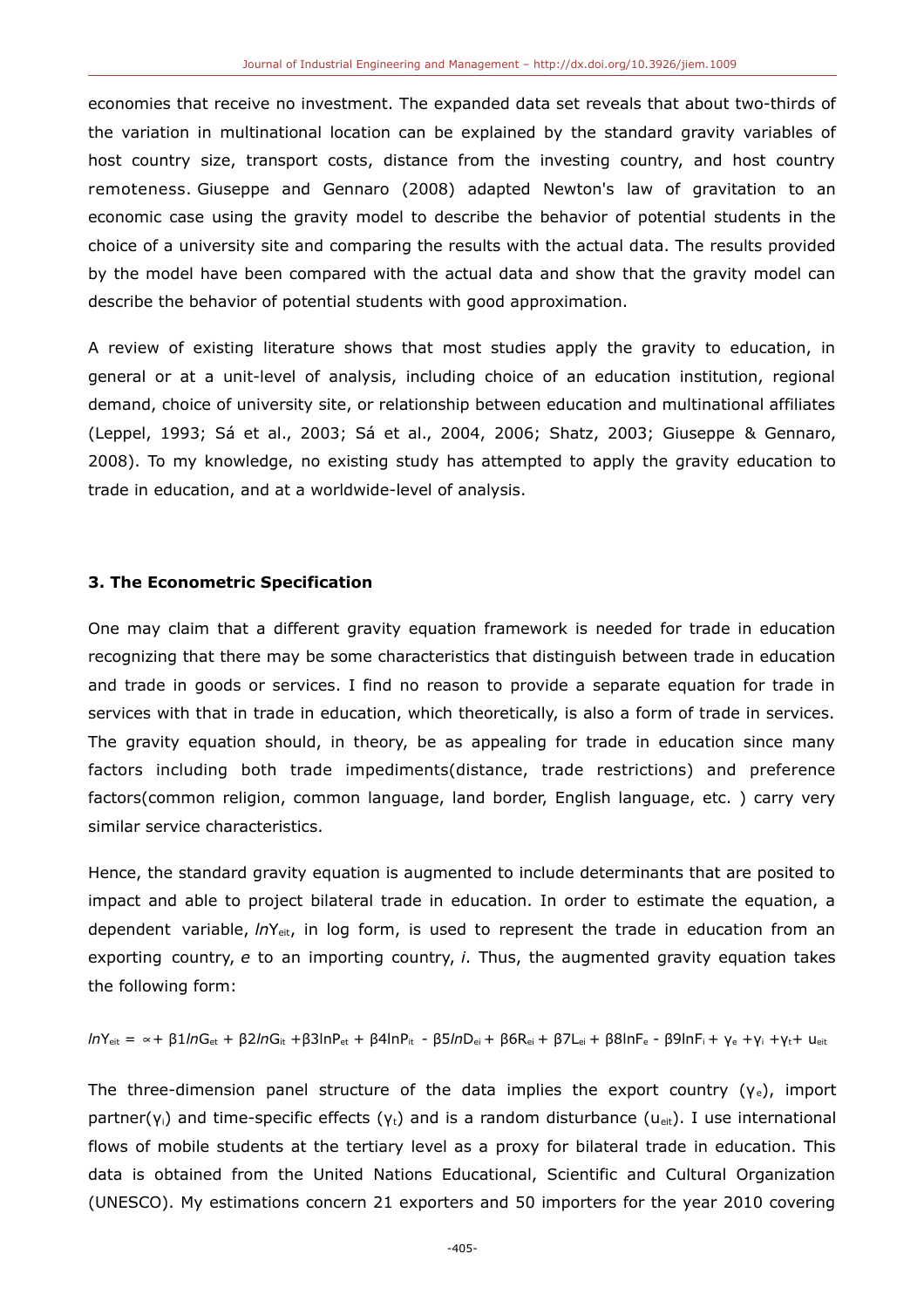a total of 1050 observations. The list of 21 exporters and 50 importers are shown in Appendix A.

My dependent variable data identifies transactions of reporting countries as defined by Generally Accepted Trade in Services (GATS) under Mode 2. The GATS distinguishes amongst four modes of supply in services trade.

- Mode 1:Cross-border supply where services are supplied from one country to another.
- Mode 2: Consumption abroad, where consumers go to another country to consume the service.
- Mode 3: Commercial presence of the provider in another country.
- Mode 4: Presence of natural persons, where individuals travel from their own country to supply services in another.

Each mode has a varying degree of barriers related to it. Mode 2 has the least number of barriers that need to be removed, followed by Mode 1; followed by Mode 4, and finally Mode 3. In my study, I choose Mode 2 which is the largest of all four modes of trades in education.

A relatively higher level of income in an exporting country to an importing country suggests greater wealth which in turn confers higher quality of education exports provided that is expected to increase demand for exports. Conversely, a relatively lower level of income in an importing country to an exporting country suggests lower quality in domestic education and increases demand for imports. As measurements for  $(G_{it})$  and  $(G_{it})$ , I use GDP of an exporting/importing country in time, *t*. I expect the coefficients β1 and β2 to be positive.

The higher the population of an importing country relative to a partnering country indicates domestic capacity for internal demand for education exports that cannot be completely absorbed by that country, and thus, increasing the demand for imports, and vise-versa. Therefore, I expect  $\beta$ 3 and  $\beta$ 4 to be positive. As measurements for (P<sub>et</sub>,) and (P<sub>it</sub>), I use an importing/exporting country's population, in time, *t*.

Traditionally, the gravity model uses distance to model transport costs as well as other forms of impediments. The distance  $(D_{ei})$  between the importer and exporter is measured between the capitals of both countries and is expected to hold a negative sign. I expect the coefficient β5 is to be negative and is taken as a proxy of all possible transport cost that may be deterrent. My two dummy variables, common language( $L_{ei}$ ) and common religion( $R_{ei}$ ), indicate whether either or both trading partners share common religion/language which would facilitate and act as attractive forces between trading partners. Thus, the coefficients of both of these variables β6 and β7 are expected to be positive.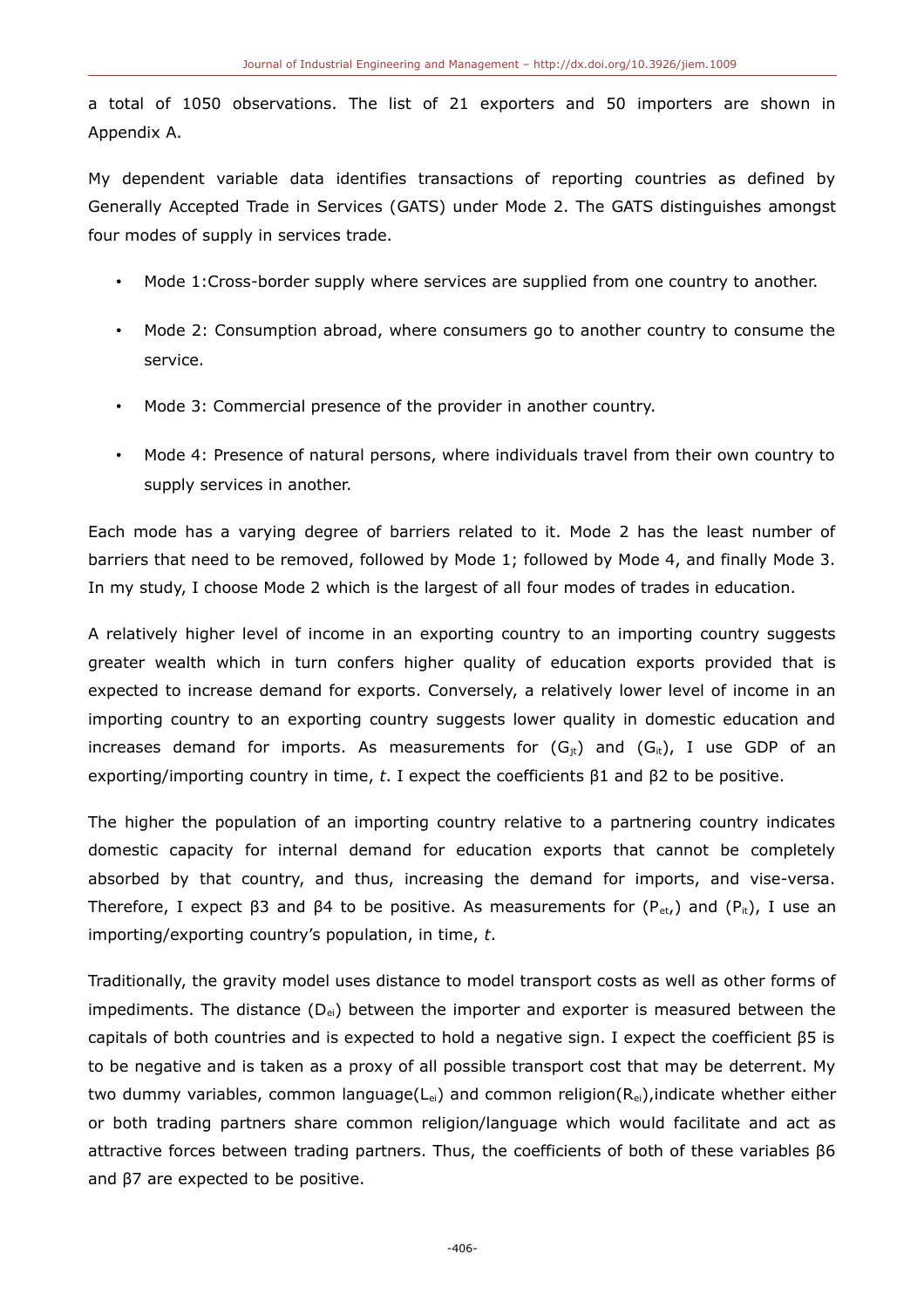Finally, I include trade restrictions of the exporter( $F_{et}$ ) and importer( $F_{it}$ ). The coefficient of ( $F_{et}$ ) is posited to be positive, whilst  $(F_{it})$  is posited to have a pulling-back effect and expected to hold a negative sign. The Economic Freedom of the World (EFW) Index is used as a measurement for both of these variables. This data is published by the Fraser Institute of Canada and EFW measures the consistency of a nation's policies and institutions with economic freedom. EFW is a composite index which measures the degree of economic freedom present in five major areas:

- size of government,
- legal structure and security of property rights,
- access to sound money,
- freedom to trade internationally, and
- regulation of credit, labor, and business.

### **4. Results and Check for Robustness**

My study includes trade flows between randomly drawn samples of trading partners from a larger population which could lead to multicollinearity problems. To tackle this problem, I use a two-pronged approach. First, I estimate the results of the panel regression using the ordinary least squares (OLS) method, where the types of fixed effects are constrained to equal the constant:  $\gamma = \gamma_e + \gamma_i + \gamma_t$ . Models (1) to (3) in Table 1 show the panel regression results using OLS. Two checks for multicollinearity are used: the variance inflation factor (VIF), and the Durbin-Watson. As a benchmark, if the VIF is less than or around 5, then multicollinearity was not a problem in my analysis. The VIFs of all the explanatory variables are within a safe range of less than 5, suggesting multicollinearity was not a problem in the analysis. Second, all the Durbin-Watson results in Table 1 are less than 1.8, indicating there is no first-order autocorrelation. As a rule of thumb, an acceptable Durbin-Watson range lies in between 1.50 and 2.50, and a value of 2 or nearly 2 indicates that there is no first-order autocorrelation.

Second, I estimate the regression using a fixed effects model(FEM) and results are shown in Table 2 of Models (4) to (6). The explicit introduction of FEM could generate multicollinearity as some of the variables used vary across exporters or importers since the intercept terms are allowed to vary over the individual units (in this case the importing and exporting country pairs), but are held constant over time. Again the two tests for multicollinearity are used. All the VIF for the explanatory variables are less than 5, showing no signs of multicollinearity. The Durbin-Watson values are all less than 1.8 for Models (4) to (6), again showing no signs for my second check of multicollinearity.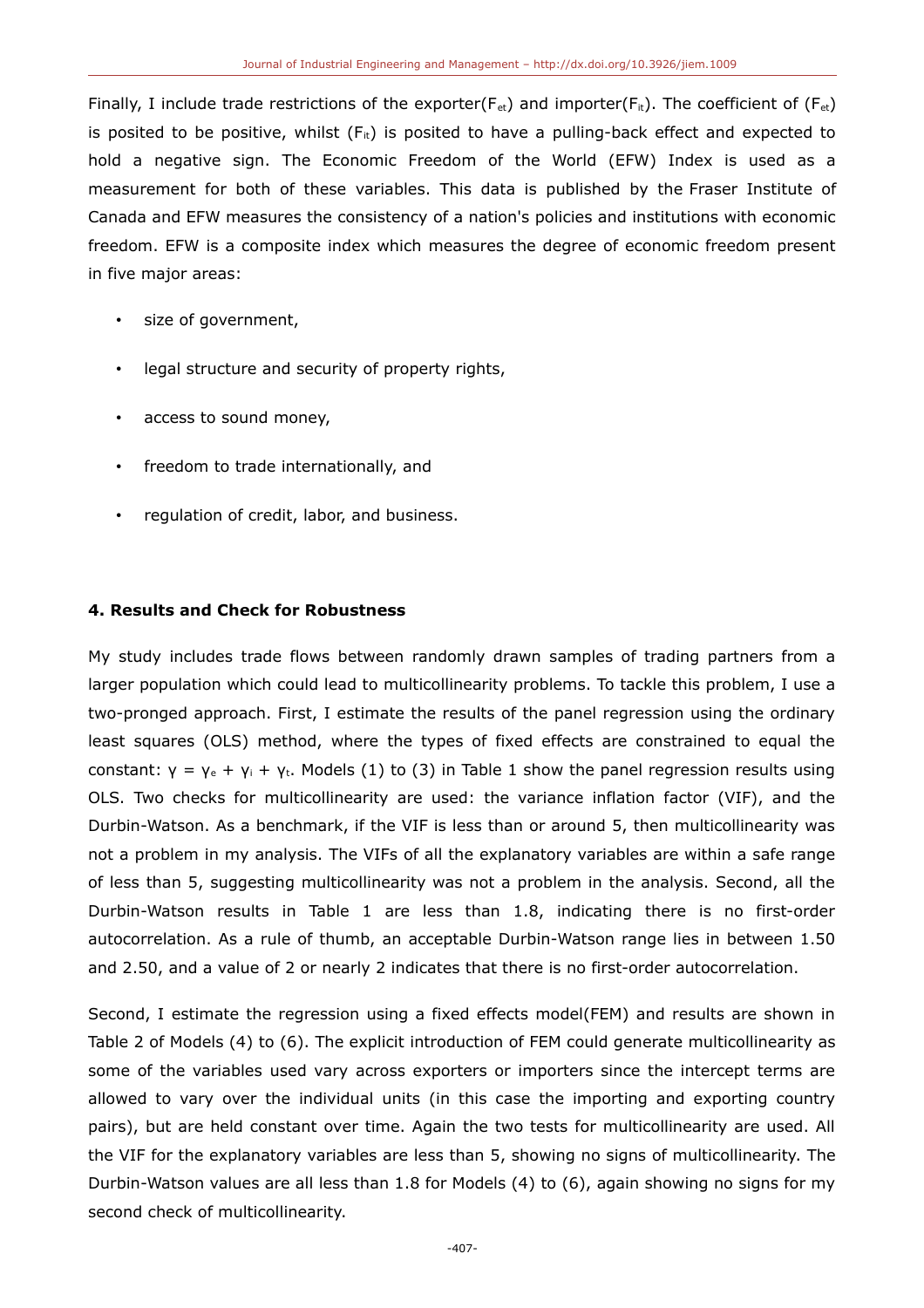Table 1 shows the estimation results of the panel regression results using the ordinary least squares (OLS) method. In Model 1, I estimate a traditional gravity relationship for bilateral trade in education using wealth of exporter/importer, domestic capacity of exporter/importer and distance determinants. All the variables have the expected signs and all the coefficients are highly significant at 0.01% except for transportation costs, which appears to be insignificant. This result rebukes traditional gravity models that distance is a major impediment to trade. One explanation for this may be that exporters possess relatively more advanced infrastructure including transportation & communication systems which reduces such costs for importers, making this determinant not as important as shown in existing studies of traditional theories of trade.

When common language & religion are introduced in Model 2, wealth of exporter, domestic capacity of exporter/importer, common religion and language are highly significant at 0.01%. Wealth of the importer is significant at 5%. Transport cost is significant at 10% although this time, the wealth of the importer drops in significance from 1% to 5%. When I introduce trade restrictiveness of the exporter & importer in Model 3; domestic capacity of exporter/importer, wealth of exporter, common language and common religion all have the expected signs' and are highly significant at 0.01%. The wealth of the importer is less significant than that of the exporter, holding a value of 1%. Transportation cost has the correct sign, but is insignificant. Trade restrictiveness of the exporter is insignificant here. On the other hand, trade restrictiveness of the importer is significant at 10% and holds the expected negative sign. This shows that if a country has a relatively high average trade barrier, it will trade more with a country with which it has a low bilateral barrier.

Models (4) to (6) in Table 2 shows the panel regression results using the fixed effects model (FEM). In Model 4, I estimate a traditional gravity relationship for bilateral education exports including wealth of exporter/importer and domestic capacity of exporter/importer. All these variables have the expected signs and their coefficients are highly significant at 0.01%. The wealth of the importer is significant at 1% but, lower than that of the exporter's showing for one, wealth is a major factor for importers, and two, exporters possess a relatively stronger economic position providing advantages to their domestic markets. When I introduce common language & religion in Model 5, wealth of exporter, domestic capacity of exporter/importer, common religion & language have the expected signs and are highly significant at 0.01%. The wealth of the importer is significant at 1%. When trade restrictiveness of the exporter& importer are introduced in Model 6, domestic capacity of exporter/importer, wealth of exporter, common language & religion have the expected signs and are highly significant at 0.01%. The significance of wealth of importer is at 1%, lower than that of the wealth of the exporter. Trade restrictiveness of the exporter is not significant here. Conversely, the trade restrictiveness of the importer plays a more significant role, holding a negative sign and is significant at 5%. One explanation for this is that the exporters are relatively more open market than the majority of its partnering countries, and liberalizes most of its services market.

-408-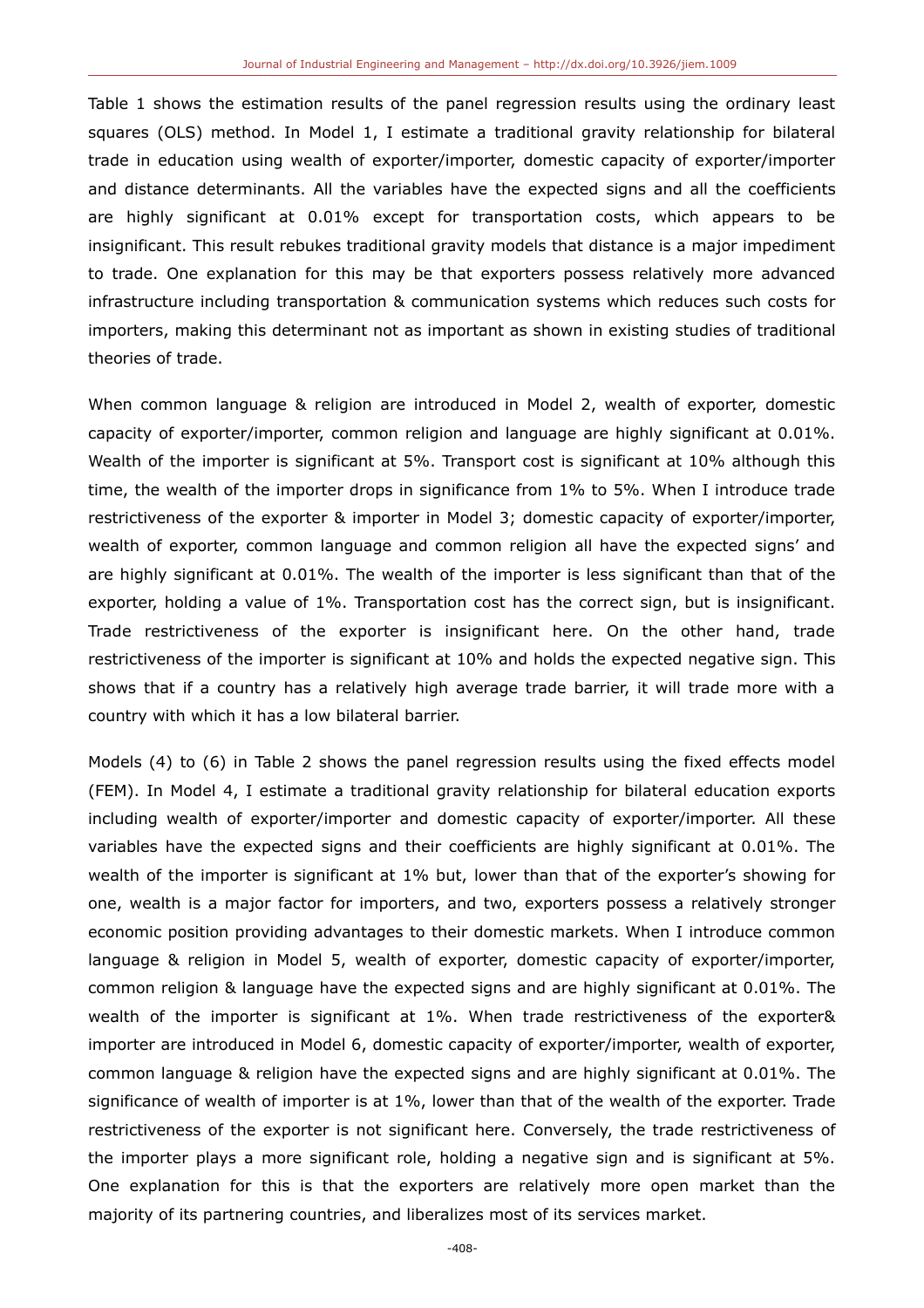## **5. Conclusion**

This paper has argued that the gravity model can be applied to international trade in education, where my analysis is the first to exploit the international trade dimension to elucidate the determinants of education services trade flows. This paper finds that traditional measures of bilateral trade such as population, Gross Domestic Product, common borders, common language and trade restrictiveness of the importer are highly significant to trade in education. My augmented gravity model is also able to explain most of the determinants of trade in education, with the exceptions of trade restrictions of the exporter and distance. When ranked in order of importance, trade restrictiveness of the importer, wealth of the exporters and importers, common religion & language, domestic capacity of the exporter/importer are very significant, whilst distance and trade restrictiveness of the exporter are insignificant. The results in my study have some wider implications. With the share of education services in world trade increasing, it becomes even more important to be able to accurately model trade in education. Another interesting result I find concerns the impact of the trade restrictions of trade in education. Liberalization in trade in education is still slow to develop and thus, governments and education institutions could work more closely to liberalize this trade in order to realize its greater economic contributions to economies and institutions worldwide.

## **References**

- Boag, S. (2011). *New Zealand 'punching above its weight' in Export Education,* Education New Zealand: Media Release. Retrieved November 26th, 2011, from: <http://www.educationnz.org.nz/comm/Mediarealeases/Punching%20Above%20Weight-26-11-08.pdf>
- Crawford, R. (2009). *Universities Key to Building Export Education Industry,* Te Pokai Tara. Retrieved February 20th, 2009, from: <http://www.universitiesnz.ac.nz/node/364>
- Douglass, J.A., Edelstein, R., & Hoaraeu, C. (2011). *US Higher Education as an Export: It is about the money, but also much more*, Center of studies in higher education. Retrieved April 28th, 2011 from: <http://cshe.berkeley.edu/news/index.php?id=89>
- Fraser Institute (2010). *Economic freedom of the world index.* Retrieved October 15th, 2013 from: <http://www.freetheworld.com/release.html>
- *Generally Accepted Trade in Services (GATS).* Retrieved October 15th, 2013 from: [http://www.wto.org/english/tratop\\_e/serv\\_e/gatsintr\\_e.htm](http://www.wto.org/english/tratop_e/serv_e/gatsintr_e.htm)
- Giuseppe, B., & Gennaro, I. (2008). Using gravity models for the evaluation of new university site. *Computers & Operations Research*, 35, 436-444. <http://dx.doi.org/10.1016/j.cor.2006.03.008>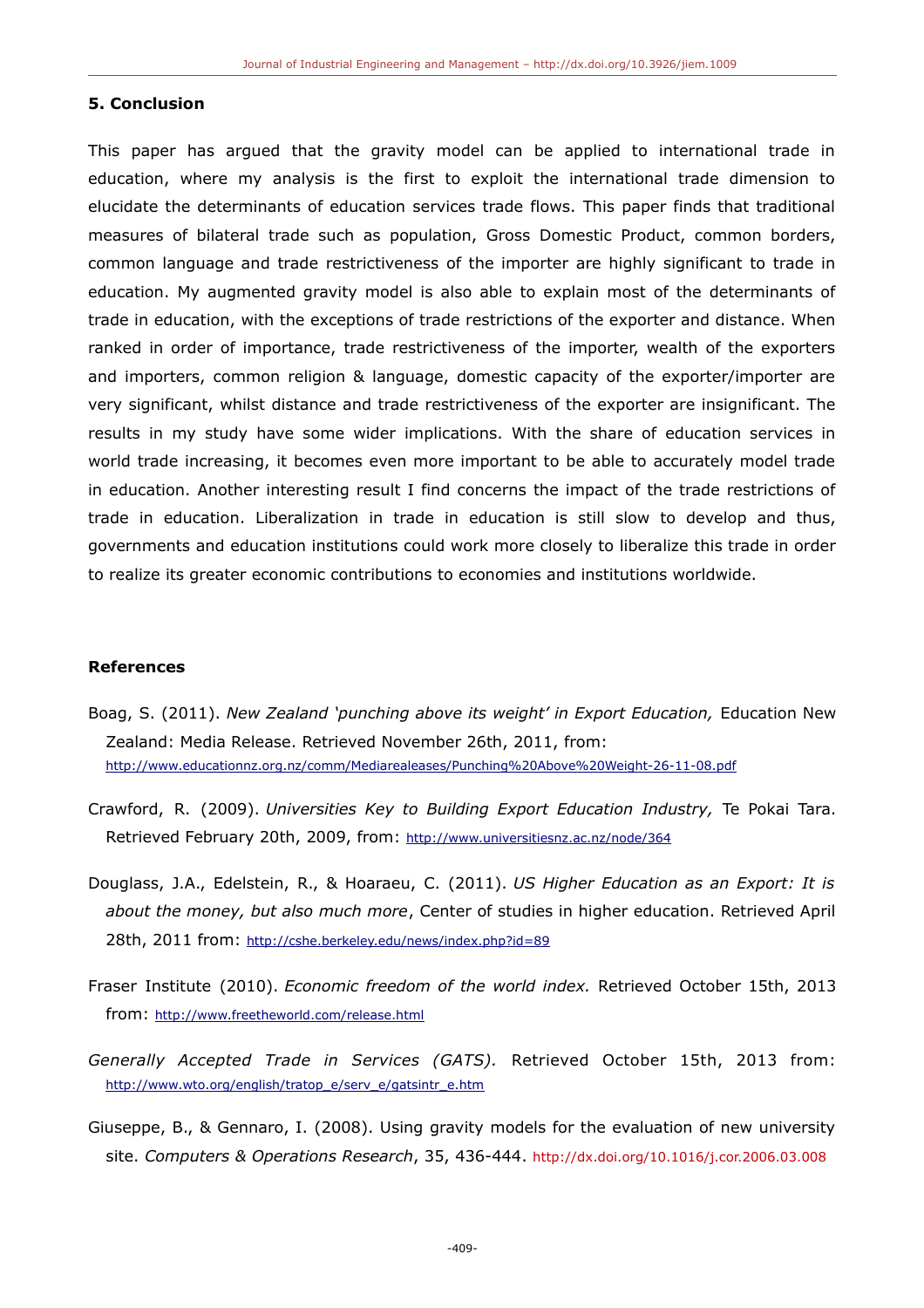- Leppel, K. (1993). Logit estimation of a gravity model of the college enrollment decision. *Journal of Research in Higher Education*, 34(3), 387-398. <http://dx.doi.org/10.1007/BF00991851>
- Sá, C., Florax, R.J.G.M. & Rietveld, P. (2004). Determinants of the Regional Demand for Higher Education in The Netherlands: A Gravity Model Approach. *Regional Studies*, 38(4), 375-392. <http://dx.doi.org/10.1080/03434002000213905>
- Sá, C., Florax, R.J.G.M. & Rietveld, P. (2006). Does Accessibility to Higher Education Matter? Choice Behaviour of High School Graduates in the Netherlands. *Spatial Economic Analysis*, 1(2), 155-174. <http://dx.doi.org/10.1080/17421770601009791>
- Shatz, H. (2003). Gravity, education, and economic development in a multinational affiliate location. *The Journal of International Trade & Economic Development: An International and Comparative Review*, 12(2), 117-150. <http://dx.doi.org/10.1080/0963819032000084368>
- Suhaiza, H., Mohd, Z., & Kavigtha, M.K. (2011). Service supply chain (SSC): proposed SSC practices measurement items for empirical testing. *ISSN 1816-6075 (Print), 1818-0523 (Online) Journal of System and Management Sciences*, 1(5), 13-23.
- Tinbergen, J. (1962). *Shaping the World Economy: Suggestions for an International Economic Policy*. New York: The Twentieth Century Fund.
- UNESCO (United Nations Educational, Scientific and Cultural Organization Institute of Statistics) (2010). Retrieved October 15th, 2013 from: [http://stats.uis.unesco.org](http://stats.uis.unesco.org/)
- Zarzoso, M.I., & Felicitas, N.L. (2003). Augmented Gravity Model: An empirical application to Mercosur-European Union Trade Flows. *Journal of Applied Economics*, 6(2), 291-316.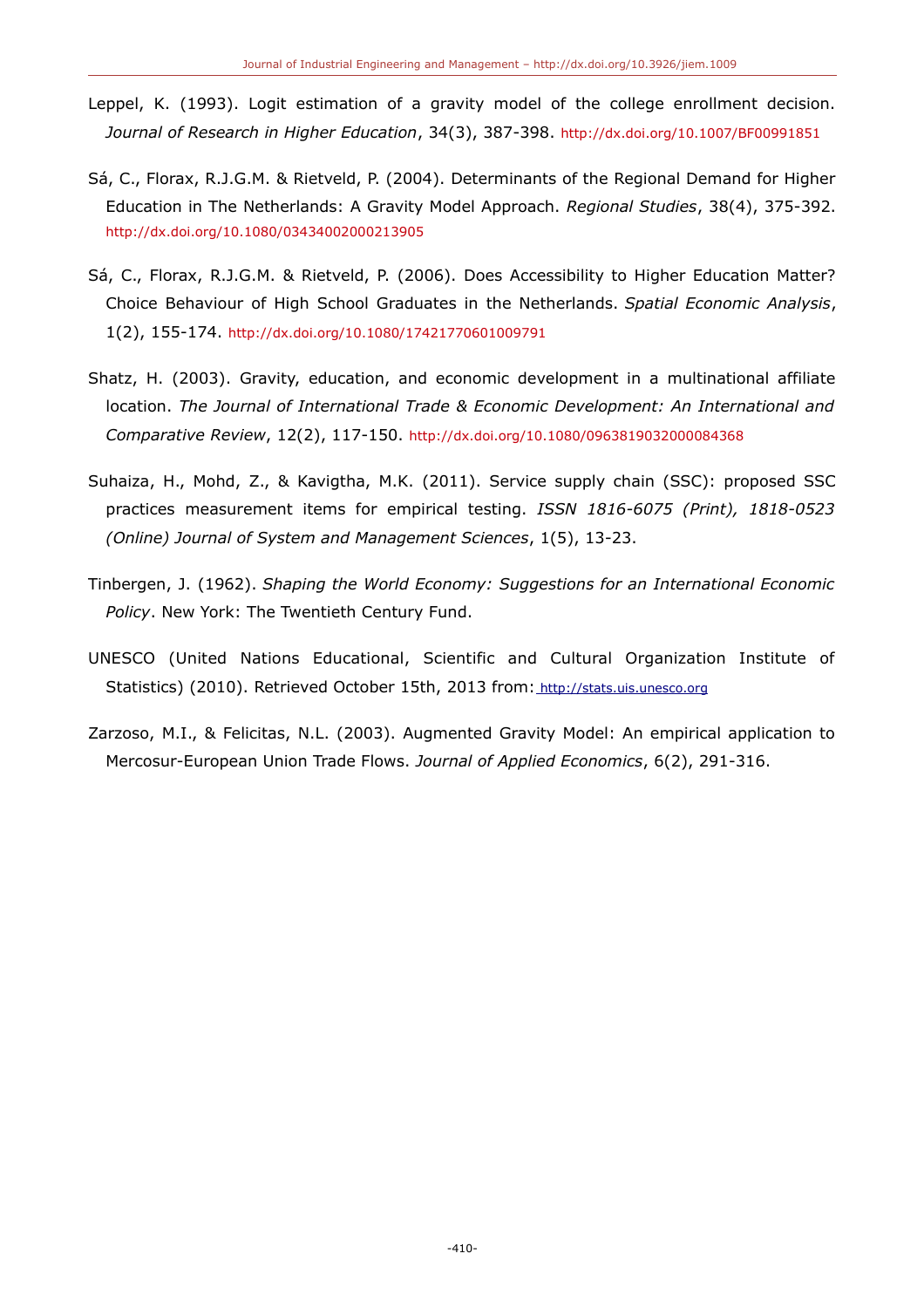# **Appendix A: List of Importing and Exporting Countries**

# • **List of Importing Countries**

Argentina, Australia, Austria, Belgium, Brazil, Canada, Chile, China, Colombia, Czech Republic, Denmark, Egypt, Estonia, Finland, France, Germany , Greece, Hong Kong, Hungary, Iceland, India, Indonesia, Ireland, Israel, Italy, Japan, Kenya, Malaysia, Mexico, Nepal, Netherlands, New Zealand, Nigeria, Norway, Pakistan, Poland, Portugal, Russian Federation, Serbia, Singapore, Slovenia, South Africa, South Korea, Spain, Sweden, Switzerland, Thailand, Turkey, United Kingdom, United States of America.

# • **List of Exporting Countries**

Australia, Austria, Belgium, Canada, Denmark, Finland, France, Germany, Ireland, Italy, Japan, Netherlands, New Zealand, Norway, South Korea, Spain, Sweden, Switzerland, Turkey, United Kingdom, United States.

|             | <b>Dependent Variable</b>           | <b>Bilateral Trade in Education</b>                               |                                                                                                         |                                                                                                                                       |  |
|-------------|-------------------------------------|-------------------------------------------------------------------|---------------------------------------------------------------------------------------------------------|---------------------------------------------------------------------------------------------------------------------------------------|--|
|             | <b>Model</b>                        | $\mathbf{1}$                                                      | $\overline{\mathbf{2}}$                                                                                 | з                                                                                                                                     |  |
|             | <b>Explanatory Variables</b>        |                                                                   |                                                                                                         |                                                                                                                                       |  |
|             | a Wealth of exporter                | $1.732(0.000)****$                                                | $1.501(0.000)$ ****                                                                                     | $1.495(0.000)****$                                                                                                                    |  |
|             | b Wealth of Importer                | $0.214(0.001)$ ***                                                | $0.15(0.015)$ **                                                                                        | $0.250.003***$                                                                                                                        |  |
|             | c Domestic capacity of exporter     | $0.711(0.000)****$                                                | $0.727(0.000)****$                                                                                      | $0.726(0.000)$ ****                                                                                                                   |  |
|             | d Domestic capacity of importer     | $0.57(0.000)$ ****                                                | $0.624(0.000)****$                                                                                      | $0.606(0.000)$ ****                                                                                                                   |  |
|             | e   Distance                        | $-0.041(0.37)$                                                    | $-0.076(0.094)$ *                                                                                       | $-0.069(0.138)$                                                                                                                       |  |
| $\mathsf f$ | Common religion                     |                                                                   | $0.916(0.000)$ ****                                                                                     | $0.877(0.000)$ ****                                                                                                                   |  |
|             | g   Common language                 |                                                                   | $0.883(0.000)****$                                                                                      | $0.919*(0.000)***$                                                                                                                    |  |
|             | h Trade restrictiveness of exporter |                                                                   |                                                                                                         | 0.14(0.929)                                                                                                                           |  |
|             | i Trade restrictiveness of importer |                                                                   |                                                                                                         | $-1.819(0.077)*$                                                                                                                      |  |
|             | Constant                            | $-37.104(0.000)****$                                              | $-35.731(0.000)****$                                                                                    | $-33.062(0.000)****$                                                                                                                  |  |
|             | Observations                        | 1046                                                              | 1044                                                                                                    | 1044                                                                                                                                  |  |
|             | R-squared                           | 0.241                                                             | 0.284                                                                                                   | 0.286                                                                                                                                 |  |
|             | Durbin-Watson                       | 1.772                                                             | 1.746                                                                                                   | 1.753                                                                                                                                 |  |
|             | F-test                              | 66.217                                                            | 58.632                                                                                                  | 46.006                                                                                                                                |  |
|             | VIF values                          | (a) 1.22;<br>(b) 1.372;<br>(c) 1.223;<br>$(d)$ 1.333;<br>(e)1.082 | (a) 1.257;<br>(b) $1.439;$<br>$(c)$ 1.232;<br>$(d)$ 1.368;<br>(e) 1.093;<br>$(f)$ 1.166;<br>$(q)$ 1.024 | (a) 1.527;<br>$(b)$ 2.651;<br>$(c)$ 1.347;<br>$(d)$ 1.435;<br>$(e)$ 1.158;<br>$(f)$ 1.191;<br>$(q)$ 1.106;<br>$(h)$ 1.661;<br>(i) 2.4 |  |

Notes:

1. \*significant at 10%, \*\*significant at 5%, \*\*\*significant at 1%, \*\*\*\*significant at 0.01%

2. Standard errors in brackets

3.VIF values are reported for each of the explanatory variables(a)  $\sim$  (i)

Table 1. Panel Regression Results for Ordinary Least Squares using the Random Effects Model